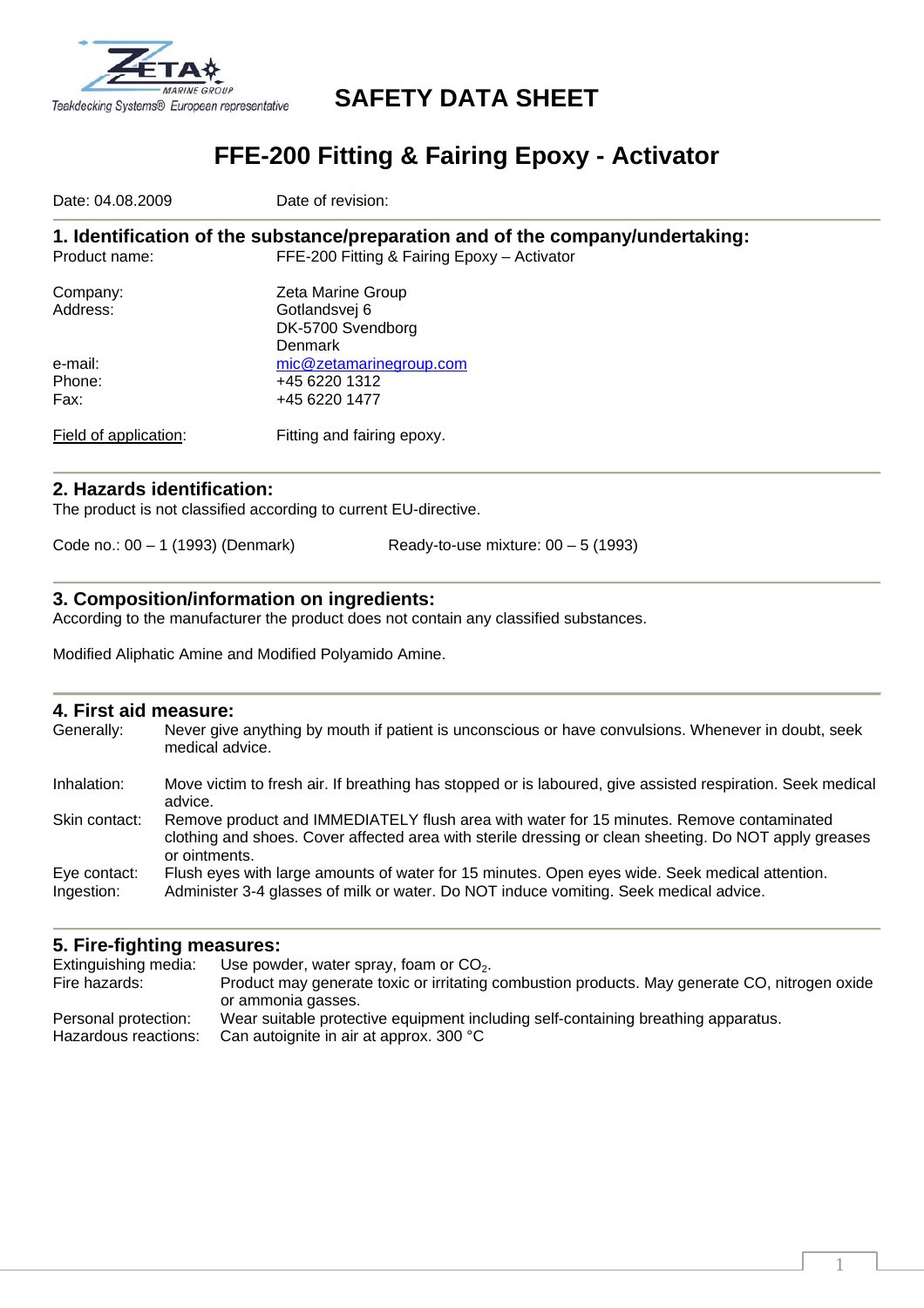

**SAFETY DATA SHEET** 

# **FFE-200 Fitting & Fairing Epoxy - Activator**

#### **6. Accidental release measures:**

| Personal precautions:      | Stop the leak if possible. Ventilate the area. Reduce the vapour spread with water<br>spray. Shut off or remove ignition sources. Wear personal protection, see section 8. |
|----------------------------|----------------------------------------------------------------------------------------------------------------------------------------------------------------------------|
| Environmental precautions: | Do not emit to the water- or soil environment or sewers. In case of pollution, contact<br>the local environmental authorities.                                             |
| Methods for cleaning up:   | Construct a dike to prevent spreading. Mix spillage with dry soil, sand or a non-reactive<br>absorbent and collect in suitable containers for destruction, see section 13. |

## **7. Handling and storage:**

| Handling: | AVOID spraying the product. Avoid contact with eyes and skin. Avoid breathing vapour. Wear personal |
|-----------|-----------------------------------------------------------------------------------------------------|
|           | protection, see section 8. Do not eat, drink or smoke during handling.                              |
| Storage:  | Store under a nitrogen atmosphere. Keep product away from acids and oxidizers. Keep product in a    |
|           | cool, dry and ventilated area in closed containers. Do NOT store in iron or other reactive metal    |
|           | containers.                                                                                         |

#### **8. Exposure controls/personal protection:**

Engineering controls: Ensure adequate ventilation. Emergency showers and eyewash stations should be readily available.

#### **Occupational exposure limits:**

|                      | Long-term:                                                                  | Short-term: |
|----------------------|-----------------------------------------------------------------------------|-------------|
| None.                |                                                                             |             |
|                      |                                                                             |             |
| Personal protection: | Repairment protection: Not peodod with adoptato vertilation If adoptate ver |             |

|                  | Respiratory protection: Not needed with adequate ventilation. If adequate ventilation is not possible, the manufacturer<br>recommend use of organic cartridge respirator.                                                                               |
|------------------|---------------------------------------------------------------------------------------------------------------------------------------------------------------------------------------------------------------------------------------------------------|
| Eye protection:  | Use suitable goggles.                                                                                                                                                                                                                                   |
| Hand protection: | Use suitable protective gloves. Gloves should be chosen in consultation with the glove supplier,<br>with information on effects from other substances in the work place.                                                                                |
| Skin protection: | Use impervious work clothes.                                                                                                                                                                                                                            |
| Work hygiene:    | Wash hands/skin before eating, drinking, and smoking, after using the toilet and after each work<br>period. Promptly remove contaminated clothing. Use appropriate hand and skin lotions to<br>protect the skin. Discard contaminated leather articles. |

### **9. Physical and chemical properties:**

| Appearance/colour/odour: | Light tan low viscosity liquid with amine odour |           |
|--------------------------|-------------------------------------------------|-----------|
| Boiling point:           | Decomposes                                      |           |
| Vapour density:          | 6.53                                            | $(air=1)$ |
| Vapour pressure:         | $<$ 1,0 mm Hg                                   |           |
| Flame point:             | $>93.3$ °C                                      |           |
| Density:                 | 0.975                                           |           |
| Solubility in water:     | Slight                                          |           |

# **10. Stability and reactivity**:

Hazardous decompositions products: Nitrogen oxide<br>Hazardous polymerisation: Will not occur. Hazardous polymerisation:

Stability: The product is stable. Materials to avoid: Epoxy resins under uncontrolled conditions.<br>Hazardous decompositions products: Nitrogen oxides.